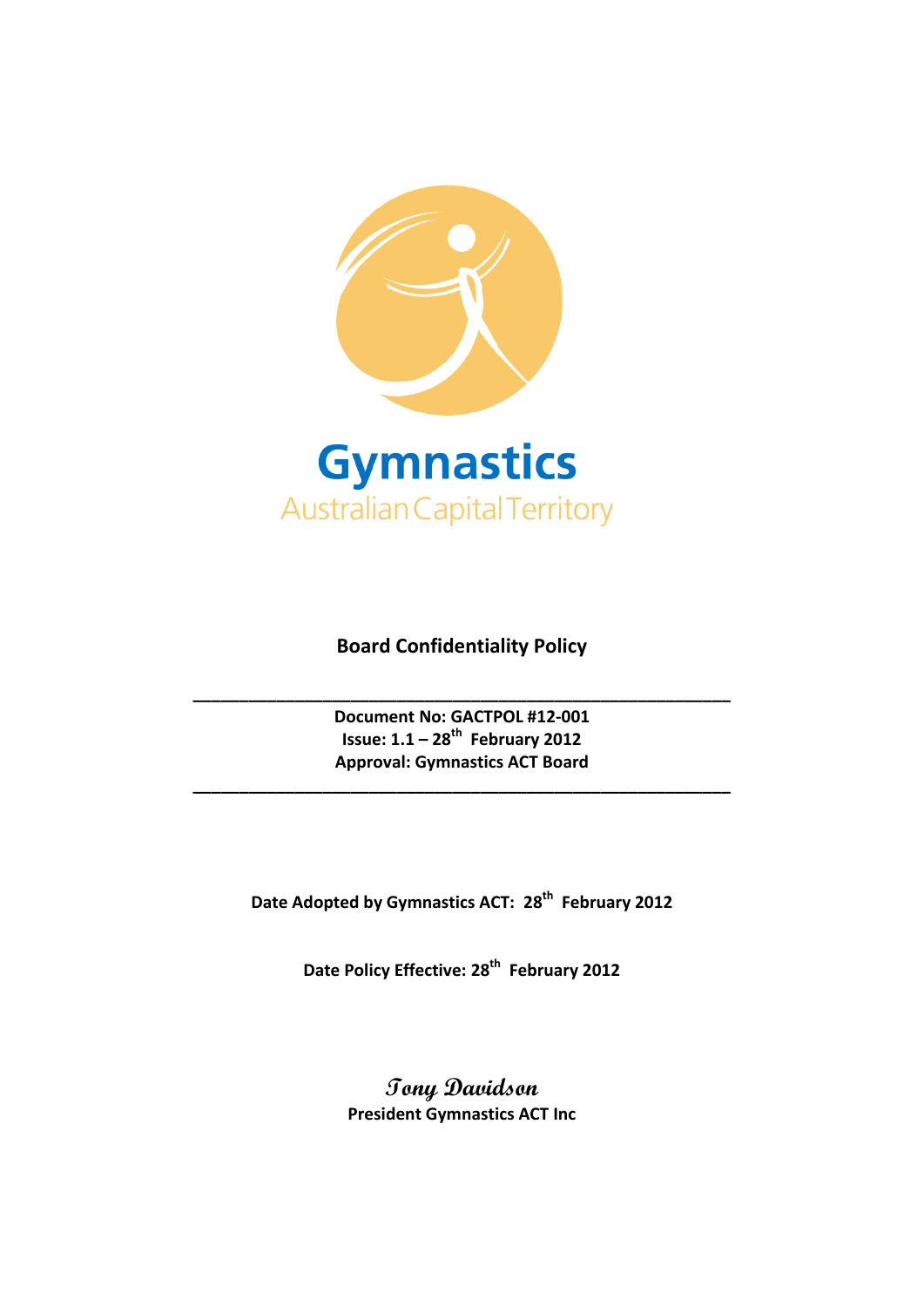### **1 INTENT OF THE POLICY**

#### **1.1 Introduction**

Gymnastics ACT is committed to openness, transparency, and accountability. Its policies shall reflect its wish to release all information it holds as far as this is consistent with the protection of individual privacy, the effective management of the Association, and relevant legislation.

### **1.1.1 Purpose**

The policy is intended to regulate the release or retention of board material by board members.

#### **1.1.2 Policy**

Board members shall be authorised to release to any person any material other than confidential material obtained in the course of their service as a board member where such release is in accordance with the requirements of any applicable legislation and where such release is consistent with the association's Policy.

#### **1.2 Updates**

This Policy will be reviewed, approved and updated accordingly as part of the Gymnastics ACT policy review process.

### **2 PROCEDURES**

The board shall decide from time to time whether any or all of its agendas, minutes, or papers, or those of its sub-committees (not otherwise required by legislation, regulation, or its rules to be made public) shall be made public. Where no express decision has been recorded the assumption shall be that the material is not confidential.

On those occasions, and for those matters that the board elects not to make public, board members shall respect the confidentiality of those documents and of any deliberations in the board on those matters.

In particular, board members shall not

- $\circ$  disclose to any member of the public any confidential information acquired by virtue of their position as a board member;
- o use any confidential information acquired by virtue of their position on the board for their personal financial or other benefit or for that of any other person;
- $\circ$  disclose to any member of the public any confidential information related to the interests of individuals, groups or organisations acquired by virtue of their position on the board;